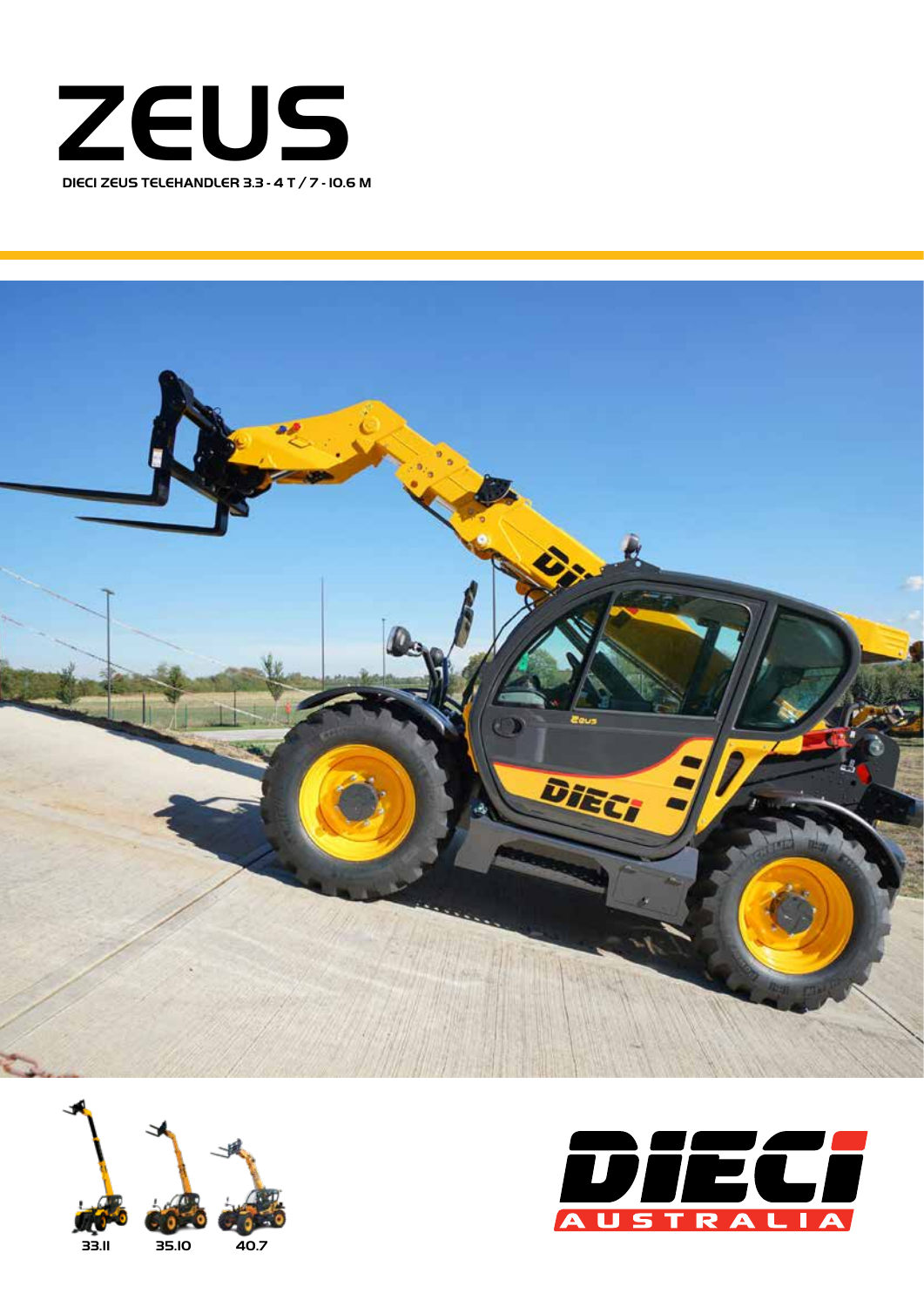| <b>PERFORMANCE</b>                                           |                                                     |                                                     |                                                                                     |
|--------------------------------------------------------------|-----------------------------------------------------|-----------------------------------------------------|-------------------------------------------------------------------------------------|
| Machine model                                                | ZEUS 33.11                                          | ZEUS 35.10                                          | <b>ZEUS 40.7</b>                                                                    |
| Maximum capacity                                             | 3300 kgs (7275 lb)                                  | 3500 kg (8378 lb)                                   | 4000 kg (8818 lb)                                                                   |
| Maximum lifting height on wheels                             | 10.60 m (34.8 ft)                                   | 9.75 m (32 ft)                                      | 7.06 m (23.2 ft)                                                                    |
| Maximum horizontal extension on wheels                       | $7.35$ m $(24.1ft)$                                 | $6.45$ m $(21.2$ ft)                                | 3.90 m $(12.8 \text{ ft})$                                                          |
| Fork swiveling angle                                         | $146^\circ$                                         | 146°                                                | 146°                                                                                |
| Pull-out force                                               | 5700 daN (12814 lbf)                                | 5700 daN (12814 lbf)                                | 6000 daN (13489 lbf)                                                                |
| Towing force                                                 | 7300 daN (16411 lbf)                                | 7300 daN (16411 lbf)                                | 8200 daN (18434 lbf)                                                                |
| Maximum climb angle                                          | 40%                                                 | 40%                                                 | 60%                                                                                 |
| Unladen weight<br>Max speed (referred to wheels with maximum | 8200 kg (18078 lb)<br>40 km/h (21.7 mph)            | 8000 kg (13448 lb)<br>30 km/h (21.7 mph)            | 7700 kg (16976 lb)<br>40 km/h (24.9 mph)                                            |
| permitted diameter)                                          |                                                     |                                                     |                                                                                     |
| <b>BOOM</b>                                                  |                                                     |                                                     |                                                                                     |
| Machine model                                                | ZEUS 33.11                                          | ZEUS 35.10                                          | <b>ZEUS 40.7</b>                                                                    |
| Lifting                                                      | 8.7 <sub>s</sub>                                    | 8.7s                                                | 6.6s                                                                                |
| Getting off the basket                                       | 5.0 s                                               | 5.0 s                                               | 3.9 <sub>s</sub>                                                                    |
| Extension<br>Retraction                                      | 8.6s                                                | 7.6s                                                | 5.5s                                                                                |
| Forward swiveling                                            | 5.2s<br>2.7s                                        | 4.6 s<br>2.7s                                       | 3.3s<br>2.1 s                                                                       |
| Reverse swiveling                                            | 1.6s                                                | 1.6s                                                | 1.3s                                                                                |
|                                                              |                                                     |                                                     |                                                                                     |
| <b>ENGINE</b>                                                |                                                     |                                                     |                                                                                     |
| Machine model                                                | ZEUS 33.11                                          | ZEUS 35.10                                          | <b>ZEUS 40.7</b>                                                                    |
| Brand                                                        | <b>FPT</b>                                          | <b>FPT</b>                                          | <b>FPT</b>                                                                          |
| Nominal power                                                | 93 kW (125 HP)                                      | 93 kW (125 HP)                                      | 93 kW (125 HP)                                                                      |
| @rpm                                                         | 2200 rpm                                            | 2200 rpm                                            | 2200 rpm                                                                            |
| Operation                                                    | 4-stroke                                            | 4-stroke                                            | 4-stroke                                                                            |
| Injection                                                    | Mechanical direct                                   | Mechanical direct                                   | Mechanical direct                                                                   |
| Number and arrangement of cylinders                          | 4, Vertical in line                                 | 4, Vertical in line                                 | 4, Vertical in line                                                                 |
| Displacement                                                 | 4485 cm <sup>3</sup> (274 in <sup>3</sup> )         | 4485 cm <sup>3</sup> (274 in <sup>3</sup> )         | 4485 cm <sup>3</sup> (274 in <sup>3</sup> )                                         |
| Consumption                                                  | 230 g/kWh (378.35 lb/Hp h)                          | 230 g/kWh (378.35 lb/Hp h)                          | 230 g/kWh (378.35 lb/Hp h)                                                          |
| @rpm                                                         | 2200 rpm                                            | 2200 rpm                                            | 2200 rpm                                                                            |
| <b>Emission standards</b>                                    | Stage IIIA/Tier 3                                   | Stage IIIA/Tier 3                                   | Stage IIIA/Tier 3                                                                   |
| Cooling system                                               | Liquid                                              | Liquid                                              | Liquid                                                                              |
| Intake                                                       | Turbo compressor after-cooler                       | Turbo compressor after-cooler                       | Turbo compressor after-cooler                                                       |
|                                                              |                                                     |                                                     |                                                                                     |
| <b>DIFFERENTIAL AXLES</b>                                    |                                                     |                                                     |                                                                                     |
| Machine model                                                | ZEUS 33.11                                          | ZEUS 35.10                                          | <b>ZEUS 40.7</b>                                                                    |
| Axles types                                                  | 2 steering, with 4 planetary reduction gears        | 2 steering, with 4 planetary reduction gears        | 2 steering, with 4 planetary reduction gears                                        |
| Type of steering                                             | 4 wheels / transversal / 2 wheels                   | 4 wheels / transversal / 2 wheels                   | 4 wheels / transversal / 2 wheels                                                   |
| Front axle                                                   | Rigid                                               | Rigid                                               | Rigid                                                                               |
| Rear axle                                                    | Swinging                                            | Swinging                                            | Swinging                                                                            |
| Service brake                                                | Oil bath with servo brake on front and rear<br>axle | Oil bath with servo brake on front and rear<br>axle | Oil bath with servo brake on front and rear<br>axle                                 |
| Park brake                                                   | Automatic spring applied hydraulic release          | Automatic spring applied hydraulic release          | Automatic spring applied hydraulic release                                          |
|                                                              |                                                     |                                                     |                                                                                     |
| <b>HYDRAULIC SYSTEM</b><br>Machine model                     | ZEUS 33.11                                          | ZEUS 35.10                                          | <b>ZEUS 40.7</b>                                                                    |
| Hydraulic pump type                                          | Gear pump for power steering and                    | Gear pump for power steering and                    | Gear pump for power steering and                                                    |
|                                                              | movements                                           | movements                                           | movements                                                                           |
| Hydraulic pump capacity<br>Max. operating pressure           | 130 L/min (34.3 gal/min)                            | 130 L/min (34.3 gal/min)<br>24.0 MPa (3481 psi)     | 180 L/min (47.6 gal/min)<br>25.0 MPa (3626 psi)                                     |
| Distributor control                                          | 24.0 MPa (3481 psi)<br>4in1 proportional Joystick   | 4in1 proportional Joystick                          |                                                                                     |
|                                                              |                                                     |                                                     | 4in1 proportional Joystick                                                          |
| <b>REFUELING</b>                                             |                                                     |                                                     |                                                                                     |
| Machine model                                                | ZEUS 33.11                                          | ZEUS 35.10                                          | <b>ZEUS 40.7</b>                                                                    |
| Hydraulic motor (total)                                      | 140.0 L (36.98 gal)                                 | 140.0 L (36.98 gal)                                 | 160.0 L (42.27 gal)                                                                 |
| Diesel tank                                                  | 100.0 L (26.42 gal)                                 | 100.0 L (26.42 gal)                                 | 180.0 L (47.55 gal)                                                                 |
| <b>TRANSMISSION</b>                                          |                                                     |                                                     |                                                                                     |
| Machine model                                                | ZEUS 33.11                                          | ZEUS 35.10                                          | <b>ZEUS 40.7</b>                                                                    |
| Transmission type                                            | Hydrostatic with variable flow pump                 | Hydrostatic with variable flow pump                 | Torque converter with Power Shift EVO 2<br>reversing mechanism and electric control |
| Hydraulic motor                                              | Hydrostatic with continuous automatic<br>adjustment | Hydrostatic with continuous automatic<br>adjustment |                                                                                     |
| Reversal                                                     | Electro-Hydraulic                                   | Electro-Hydraulic                                   |                                                                                     |
| Inching                                                      | With hydraulic pedal for controlled forward         | With hydraulic pedal for controlled forward         | With electronic pedal for controlled forward                                        |
| Transmission gearbox                                         | movement<br>Servocontrolled 2-speed                 | movement<br>Servocontrolled 2-speed                 | movement<br>6 forward gears / 3 reverse gears with elec-                            |
|                                                              |                                                     |                                                     | tronic control                                                                      |
| <b>TYRES</b>                                                 |                                                     |                                                     |                                                                                     |
| Machine model<br>Standard tyres                              | ZEUS 33.11<br>400/70x20"                            | ZEUS 35.10<br>400/70x20"                            | <b>ZEUS 40.7</b><br>400/70x24"                                                      |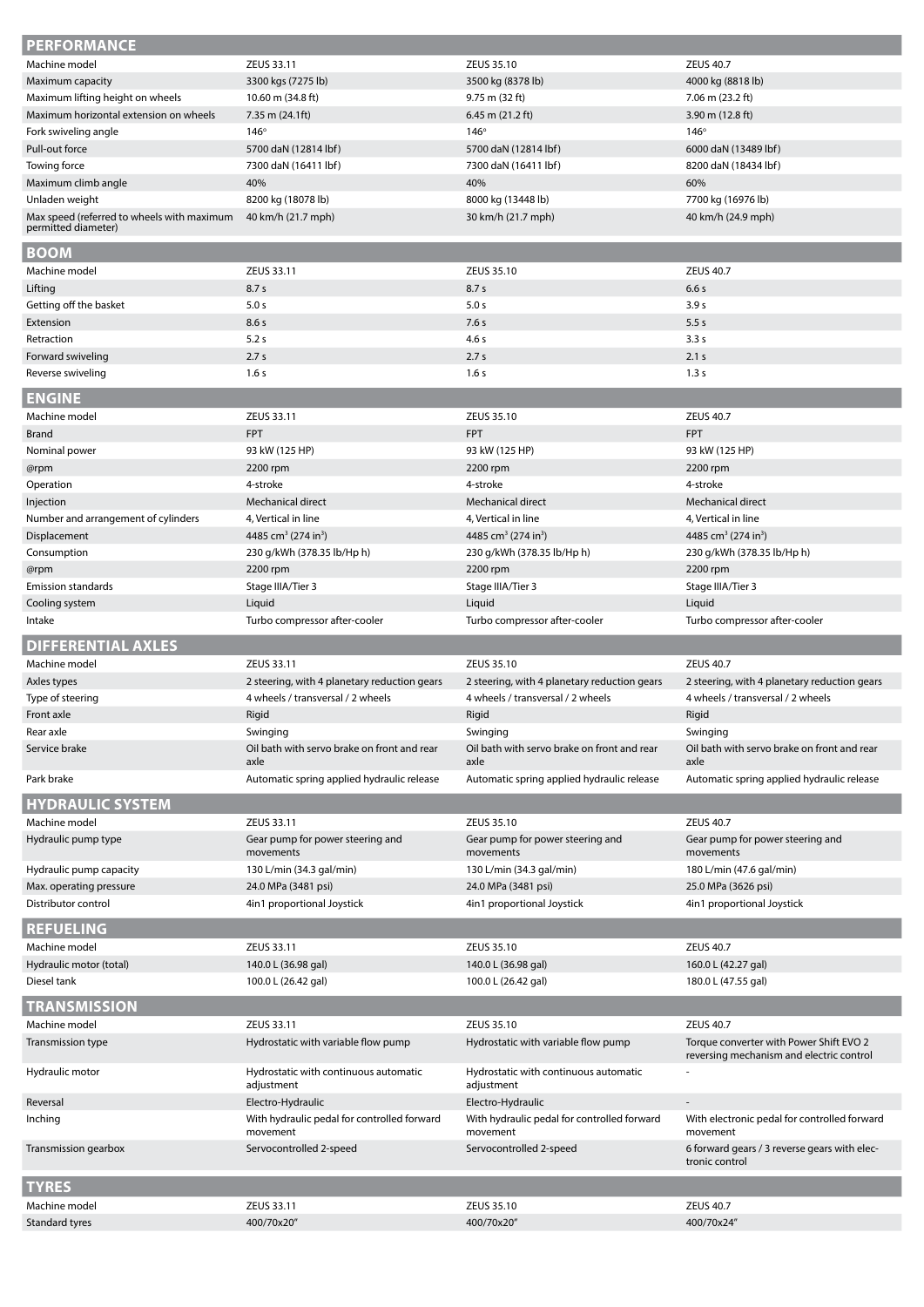| <b>DIMENSIONS</b> |                    |                    |                    |  |
|-------------------|--------------------|--------------------|--------------------|--|
| Machine model     | ZEUS 33.11         | ZEUS 35.10         | <b>ZEUS 40.7</b>   |  |
| A                 | 340 mm (13.4 in)   | 340 mm (13.4 in)   | 360 mm (14.2in)    |  |
| B                 | 1730 mm (68.1 in)  | 1380 mm (54.3 in)  | 1475 mm (58.1 in)  |  |
| C                 | 2600 (102.4 in)    | 2600 (102.4 in)    | 2750 mm (108.3 in) |  |
| D                 | 970 mm (38.2 in)   | 970 mm (38.2 in)   | 850 mm (33.5 in)   |  |
| F                 | 4060 mm (159.8 in) | 4060 mm (159.8 in) | 4175 mm (164.4 in) |  |
| G                 | 5300 mm (208.7 in) | 4950 mm (194.9 in) | 5075 mm (199.8 in) |  |
| H                 | 2310 mm (90.9 in)  | 2310 mm (90.9 in)  | 2445 mm (96.3 in)  |  |
|                   | 940 mm (37 in)     | 940 mm (37 in)     | 940 mm (37 in)     |  |
| L                 | 1780 mm (37 in)    | 1780 mm (70.1 in)  | 1820 mm (71.7 in)  |  |
| M                 | 2290 mm (90.2 in)  | 2290 mm (90.2 in)  | 2260 mm (89 in)    |  |
| $\circ$           | 5150 mm (202.8 in) | 3700 mm (145.7 in) | 5185 mm (204.1 in) |  |
| P                 | 950 mm (37.4 in)   | 950 mm (37.4 in)   | 1320 mm (154.3 in) |  |
| Q                 | 3450 mm (135.8 in) | 3450 mm (135.8 in) | 3920 mm (154.3 in) |  |
|                   | 183 mm (7.2 in)    | 220 mm (8.7 in)    | 200 mm (7.9 in)    |  |